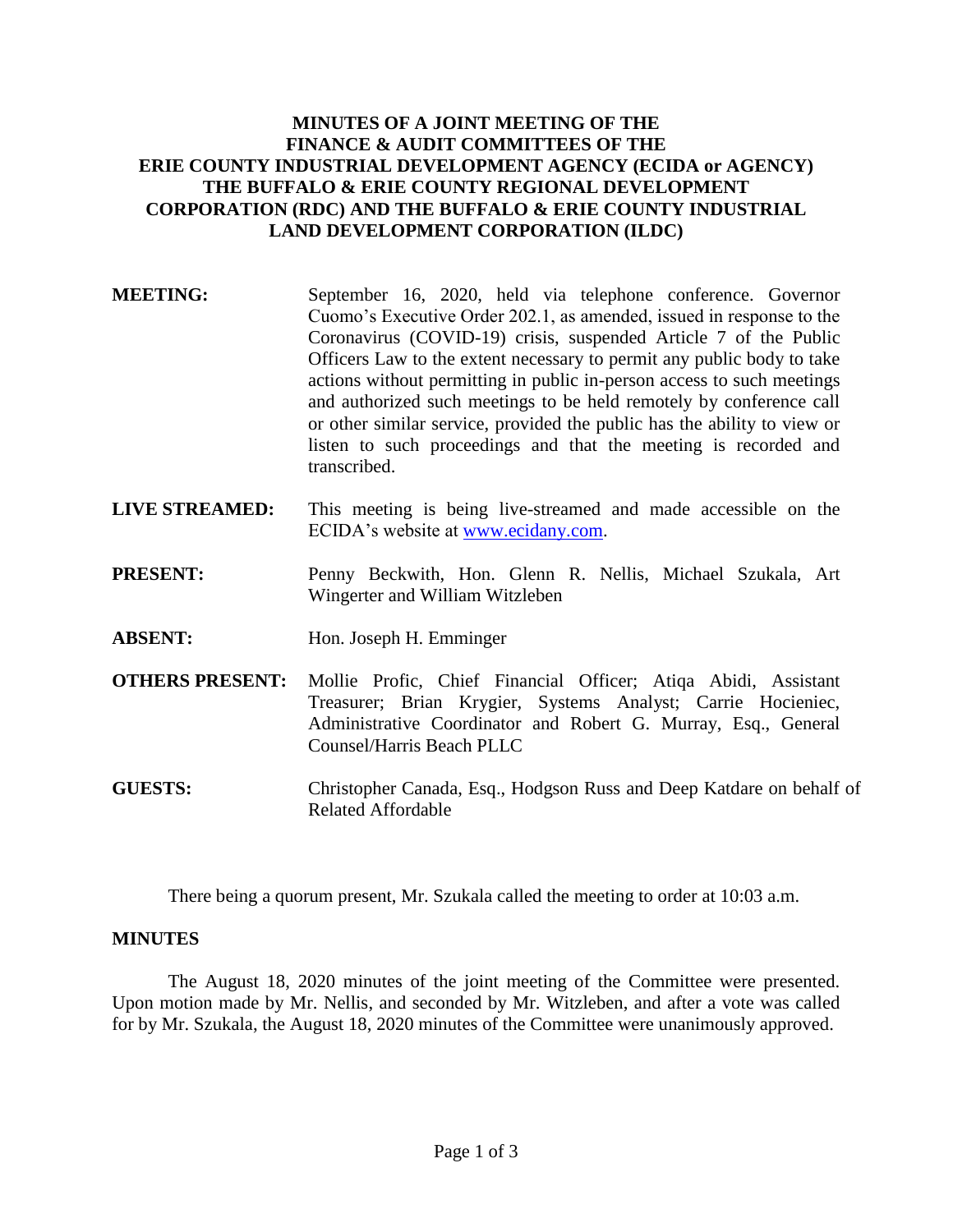## **RELATED AFFORDABLE/ELMWOOD SQUARE APARTMENTS BOND ISSUANCE**

Ms. Profic reviewed the project and provided background on the financing benefits of the project.

Upon motion made by Ms. Beckwith and seconded by Mr. Witzleben, to recommend the ECIDA project for financing, the following resolution was then unanimously approved:

RESOLUTION OF THE MEMBERS OF THE ERIE COUNTY INDUSTRIAL DEVELOPMENT AGENCY FINANCE & AUDIT COMMITTEE RECOMMENDING THAT THE AGENCY FINANCE CERTAIN COSTS RELATING TO, AND APPROVING THE UNDERTAKING OF A CERTAIN INITIAL PROJECT DESCRIBED BELOW, AT THE REQUEST OF RELATED AFFORDABLE, LLC AND THE GRANTING OF CERTAIN FINANCIAL ASSISTANCE IN CONNECTION THEREWITH, INCLUDING THE ISSUANCE OF THE ISSUER'S TAX-EXEMPT AND/OR TAXABLE REVENUE BONDS IN A PRINCIPAL AMOUNT NOT TO EXCEED \$9,000,000.00 FOR THE PURPOSE OF UNDERTAKING THE INITIAL PROJECT AND THE COSTS OF SUCH ISSUANCE.

## **2021 BUDGET REVIEW TIMELINE**

Ms. Profic provided the budget review timeline to the members. Mr. Szukala directed that the report be received and filed.

# **DRAFT 2021 ECIDA OPERATING & CAPITAL BUDGET + 3 YEAR FORECAST**

Ms. Profic noted she provided the Committee with an in depth review of the proposed budgets and capital plans at last month's meeting and noted no changes have been made. Ms. Profic noted the Finance and Audit Committee in the past has made a recommendation that the budget be submitted to the board of directors of each entity for ultimate approval, however, the Finance and Audit Committee conditioned its approval on retaining the ability to review changes that may be recommended to the extent such changes exceed \$100,000 in any one line item or in total.

Mr. Nellis moved, and Mr. Szukala seconded, to approve of the ECIDA budget, as proposed, subject to additional review by the Finance and Audit Committee in the event any change of more than \$100,000 is made in any one line item or in a summation line. Mr. Szukala called for the vote and the motion was then unanimously approved.

## **DRAFT 2021 RDC OPERATING & CAPITAL BUDGET + 3 YEAR FORECAST**

Ms. Profic noted she provided the Committee with an in depth review of the proposed budgets and capital plans at last month's meeting and noted no changes have been made. Ms. Profic noted the Finance and Audit Committee in the past has made a recommendation that the budget be submitted to the RDC Board of Directors for ultimate approval, however, the Finance